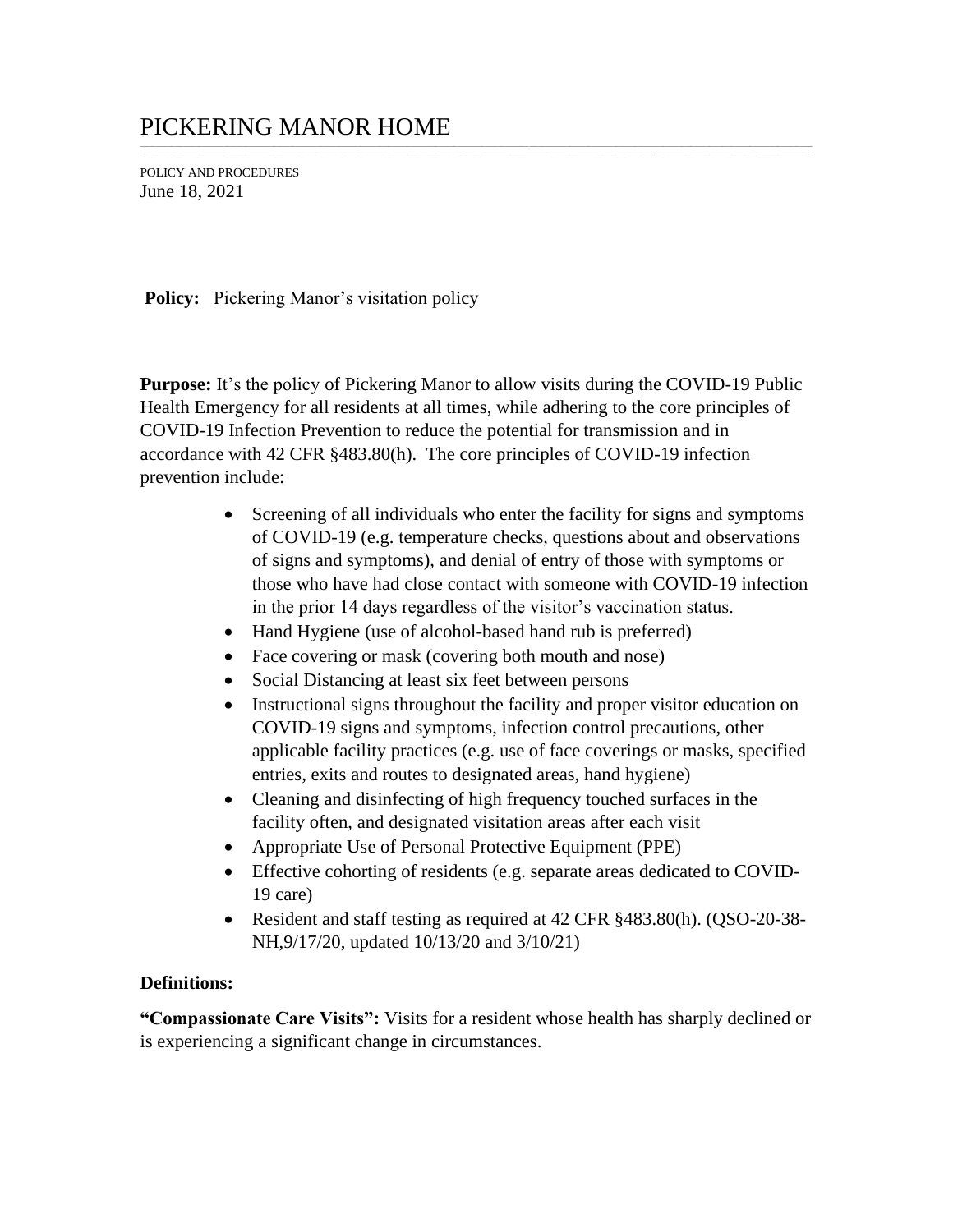**"Fully Vaccinated":** Refers to a person who is > 2 weeks following receipt of the second dose in a 2-dose series, or >2 weeks following receipt of one dose of a single dose vaccine, per the CDC's Public Health Recommendations for Vaccinated Persons

**"Outbreak":** When a new nursing home onset of COVID-19 occurs (i.e. a new COVID-19 case among residents or staff)

**"Outbreak testing":** Testing of all residents and staff when a new positive COVID-19 result is identified. This testing continues until the facility achieves fourteen (14) days with no new positive test results of residents or staff. \*\*Outbreak testing is not triggered for a positive staff test result when the staff member has not been in the building during the infectious period (2 days prior to onset of symptoms **or** if asymptomatic, 2 days prior to the positive test)

## **Procedure:**

- a) Visits will be permitted during the COVID-19 pandemic with respect to the individual needs of each resident considering each residents' physical, mental and psychosocial well-being, and support for their quality of life.
- b) Compassionate Care visits required under federal disability rights law are always available regardless of the resident's vaccination status, the county's COVID-19 positivity rate or outbreak status.
- c) Outdoor visits are the preferred method of visits and are always available, weather permitting. All outdoor visits will be limited to 60 minutes each.
- Outdoor visits will be scheduled and be 30 minutes each. d) Indoor visits are always available for all residents provided Pickering Manor schedules visits in a manner to meet the individual needs of the resident(s) and family member(s) while maintaining the COVID-19 core principles of infection prevention. Indoor visits will be 60 minutes each. For example, a family member if unable to visit on a weekday due to work schedules may coordinate with staff to schedule visits during the evening or on weekends. Pickering Manor is responsible to ensure that the COVID-19 core principles of infection control are followed during visits.
- **e)** Pickering Manor requires **that all visitations be scheduled prior to visiting**. The set visitation hours:
	- **a. SKILLED UNIT: Visiting hours are from 10am- 12:30 pm and 2 pm -4:30 pm 7 days a week. Residents may have 2 visitors daily for designated indoor spaces. Residents may have 3 visitors daily for designated outdoor visits. Compassionate care visits are unlimited for 60 minutes (two visitors). End of life visits are unlimited with no time restrictions (two visitors).**
	- **b. REHAB: Visiting hours from 4pm -8 pm Monday-Fridays and 2p-8p Saturdays and Sundays with 2 visitors at time. Visits are limited to 60**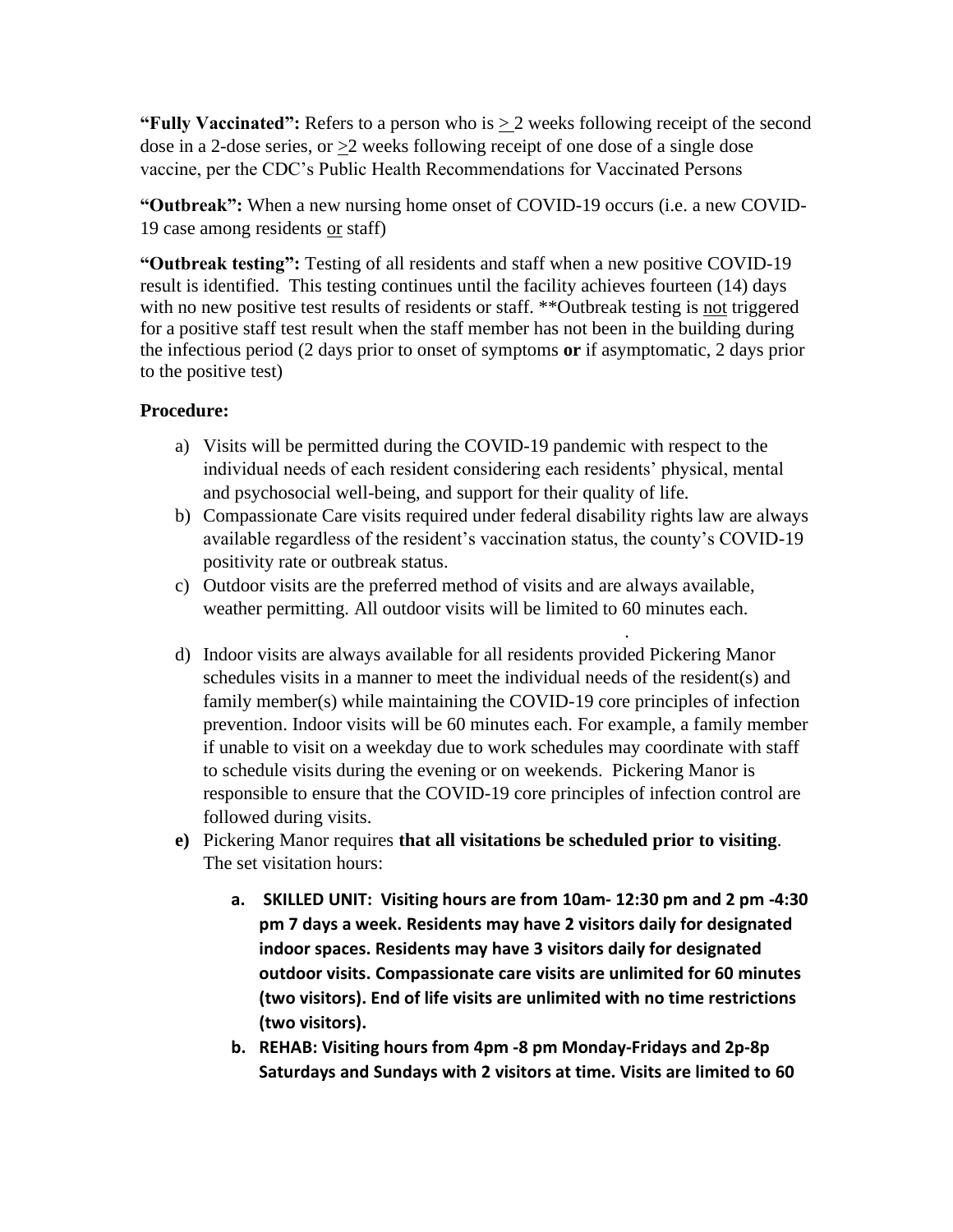**minutes. If scheduling during their mealtime, resident must have their meal in the room during the visits.**

- **c. Personal Care: visits are daily 9:45 am- 8 pm excluding mealtimes. Personal care indoor visits may have 2 visitors for 1 hour. Outdoor visits are 3 visitors for 1 hour daily.**
- f) Pickering Manor will designate staff members (Volunteer coordinator, Activities staff and social services) responsible for scheduling and coordinating visits.
- g) The administrator is responsible for the development and implementation of the home's specific visitation plan that meets the needs of the residents, maintains the COVID-19 core principles of infection prevention, and does not cause disruption to the safe operation of the home.
- h) Visitors will be informed of the designated entrance/exit, visitor location area and routes of travel through the home to ensure safety and compliance with visitation protocols.
- **i)** Masks will be provided at the designated visitor entrance area if someone doesn't have one. **All visitors must wear masks prior to entering Pickering Manor and continuously during the visit making sure that the mask always covers both the nose and mouth.**
- j) Visitors will be instructed to hand sanitize using the alcohol-based hand sanitizer rub at the designated visitor entrance and at the visitor area upon completion of the visit.
- k) Visitors will complete the screening and questionnaire process in accordance with Pickering Manor's established protocols. Visitors who present with symptoms will not be permitted entry to the facility.
- l) Visitors are not required to be tested or vaccinated as a condition of visitation.
- **m) Indoor visitation is not permitted (other than compassionate care and end of life visits) when:**
	- the county positivity rate is  $>10\%$  and  $<70\%$  of residents in the facility are fully vaccinated, for residents with confirmed COVID-19 infection, whether vaccinated or not.
	- for residents with confirmed COVID-19 infection, whether vaccinated or not until they have met the criteria to discontinue Transmission Based Precautions, and
	- for residents in quarantine, vaccinated or not, until they have met criteria for release from quarantine.
- **n) When a new case of COVID-19 among residents or staff is identified, the home shall immediately begin outbreak testing and suspend all visitation (except those required for Compassionate Care, end of life, and federal disability rights law) until at least one round of facility-wide testing is completed. Visitation may resume based on the following criteria:**
	- If the first round of testing reveals no additional COVID-19 cases in other areas of the facility, then visitation can resume for resident in those areas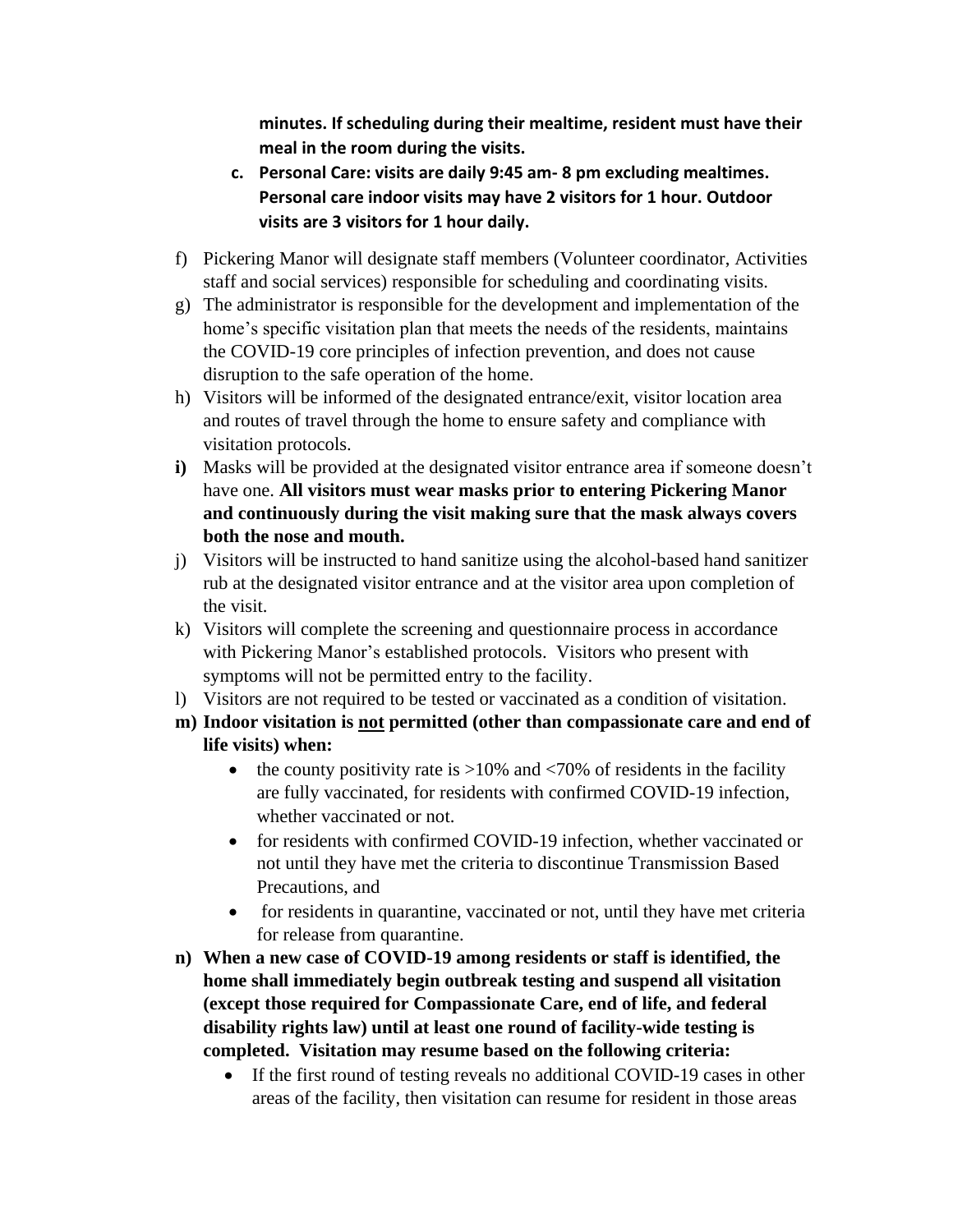with no COVID-19 cases. However, the home must suspend visitation on the affected unit until the home meets the criteria to discontinue outbreak testing.

- If the first round of outbreak testing reveals one or more additional COVID-19 cases in other areas of the home, the home will suspend visitations for all residents until the facility meets the criteria to discontinue outbreak testing.
- The Pickering Manor Personal care should refer to CMS guidance and Pickering Manor's policy related to COVID-19 testing.
- **o) Visitor movement will be limited throughout the building during visits. For example, visitors will not walk around different halls of the community. Rather, they will go directly to the resident's room or designated visitation area. Visitors may not visit in public areas, and should not comingle with other residents, staff nor visitors.**
- p) Where the health status of the resident prevents leaving the room, the home will attempt to enable in-room visitation while adhering to the COVID-19 core principles of infection prevention. Visits for residents who share a room will be conducted with prior scheduled appointments only and for 30 minutes each visit.
- q) Residents who are fully vaccinated can have close contact with their visitors (including touch) provided they wear a well-fitting face mask and perform handhygiene before and after the visit.
- r) The home will provide instructional signage throughout the building to assist with visitor education regarding proper PPE protocols, designated screening or visitor registration areas, and other relevant visitor information.
- s) Pickering Manor designee will present visitors with a packet of educational information prior to visits. This packet will include information on the Pickering Manor's infection control practices, use of PPE, Visitor Acknowledgement and Consent and other building specific information.
- t) Copies of signed forms will be provided to the visitor and the originals retained by the Pickering.
- u) Pickering Manor's administrative team will establish criteria for limits on the number of visitors permitted at one time for each resident and in the building at any given time based on the individual needs of the resident, the building's space and ability to manage the safety of the visits.
	- Children will be permitted to visit provided the adult visitor is able to manage the child to ensure adherence to the COVID-19 core principles of infection prevention and the child will be counted in the number of visitors allowed at any given time for a resident in order to continuously maintain adherence to the COVID-19 core principles of infection.to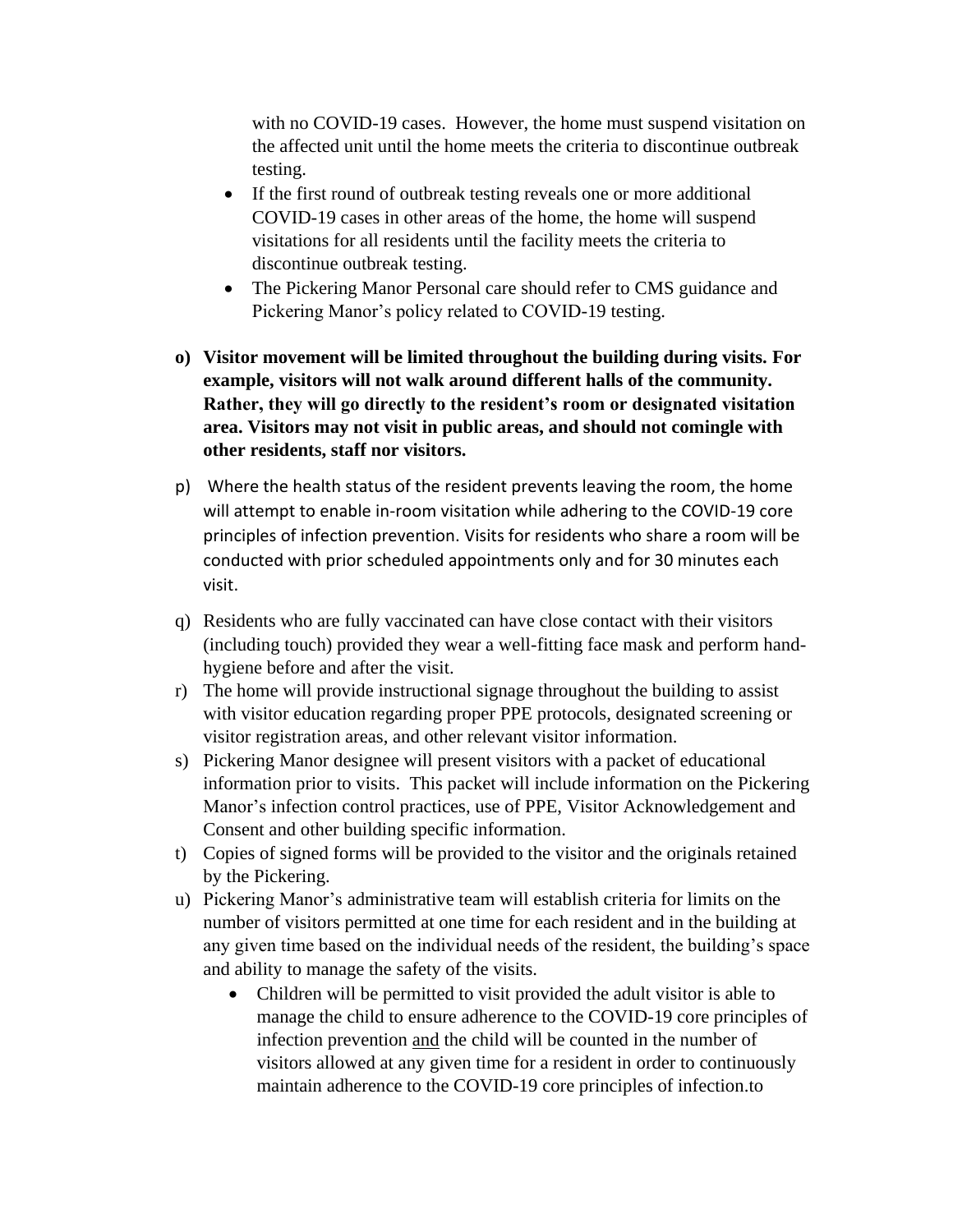continuously maintain adherence to the COVID-19 core principles of infection prevention.

- **v) Children over the age of two (2) years old must consistently be able to wear a mask during the entire visit.**
- w) Pickering Manor staff and residents are tested in accordance with CDC and PA DOH guidance established by the county COVID-19 positivity rating.
- x) Residents will be permitted privacy during all visits; however, visits will be observed routinely to ensure that visitors are complying with the established policies and procedures.
- y) Pickering will allow for enough time between visits to ensure that there is sufficient time for cleaning and disinfecting of the visitation area between each scheduled visit.
- z) Hospice/End of Life/Comfort care:
	- Residents on Hospice are allowed additional daily visits dependent on their situations.
	- Actively dying residents' visits may be ongoing for the immediate family members. No more than 2 visitors at a time. Spouses takes precedence to other family members. Other family members will need to wait outside of building or in front lobby if able to accommodate until it's their turn.
	- Family will need to call the facility ahead of the visits to inform staff of their pending time of visits.
	- Staff will screen family and provide them with PPE.
	- Staff will escort family to resident room and provide family with privacy.
	- Staff will check in with family members to ensure their needs are being met.
	- Staff will escort family back out of family at the end of their visit.
	- Communicate with nursing by using the call bell system to eliminate unnecessary movement through out facility hallways during your visits.

aa) Partners/Vendors:

- Partners and vendors will receive Pickering Manor's policy for visitation and must adhere.
- All partners and vendors must call in advance and schedule all visits.
- Partners and vendors who show up without scheduled appointments will be asked to leave and call for appointment.
- Upon entering building, they will be Covid 19 screened, and temperature checked. They will sign their name and enter time in and out of facility and receive the colored dot of the day.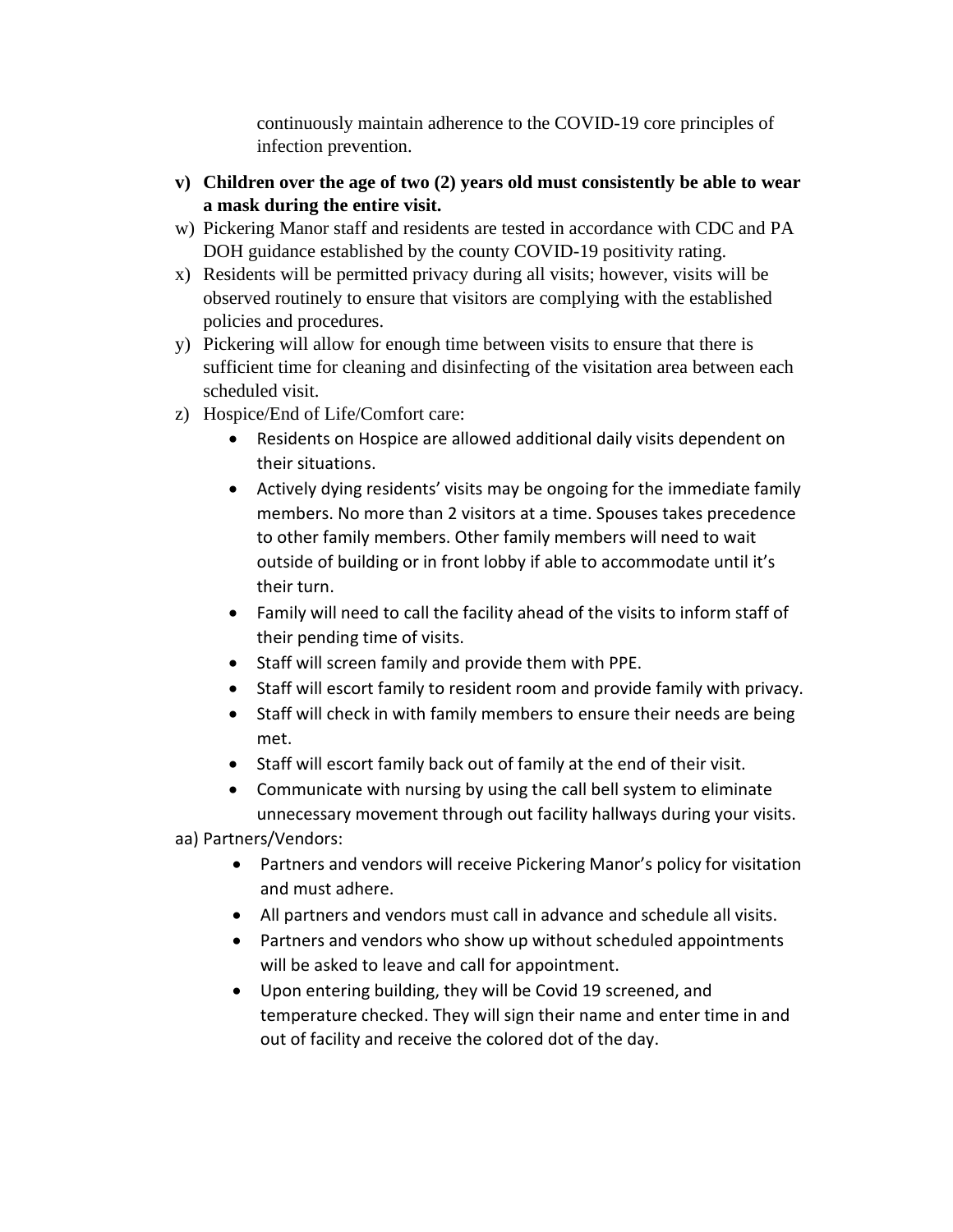- The receptionist will contact the director with whom the visit is scheduled. The director will meet vendor and escort them to meeting place/unit.
- They will not be allowed to walk anywhere through out building unless the business for which they are onsite requires.
- All partners and vendors will be required to wear the appropriate PPE and bring/wear the masks at all times in the facility.
- bb) Non-medical Outings:
- 1. Resident's family members may choose to take them out for nonmedical outing/visits (examples: shopping/stores, restaurants, Parks, picnic/party, family home). These Non-medical outings/visits will be allowed however some scenarios may need to assess on a case-bycase basis.
	- a. The extent to which infection prevention and control precautions (including universal masking, hand hygiene, and physical distancing) are achieved based on the circumstances of the outing
	- b. Whether the resident is fully vaccinated.
	- c. The resident's level of vulnerability due to any chronic or immunocompromised conditions; and
	- d. Duration of the outing, including whether it includes an overnight stay.
- 2. If the outing poses a high risk based on several factors (below), testing may be appropriate. Ideally, wait at **least 2-3 days** following the outing to **perform testing**. Residents with this type of high-risk outing do not need to be placed under transmission-based precautions unless exposure is known or highly suspected<sup>1</sup>. Factors of a high-risk outing include:
	- a. Substantial community spread in the area(s) visited or home county  $(≥10%$  county positivity rate or incident rate ≥100/100,000 incidence) **AND**
	- b. A gathering of more than 10 people **AND**
	- **c.** Failure of consistent universal masking for the duration of the outing **OR**

<sup>1</sup> .